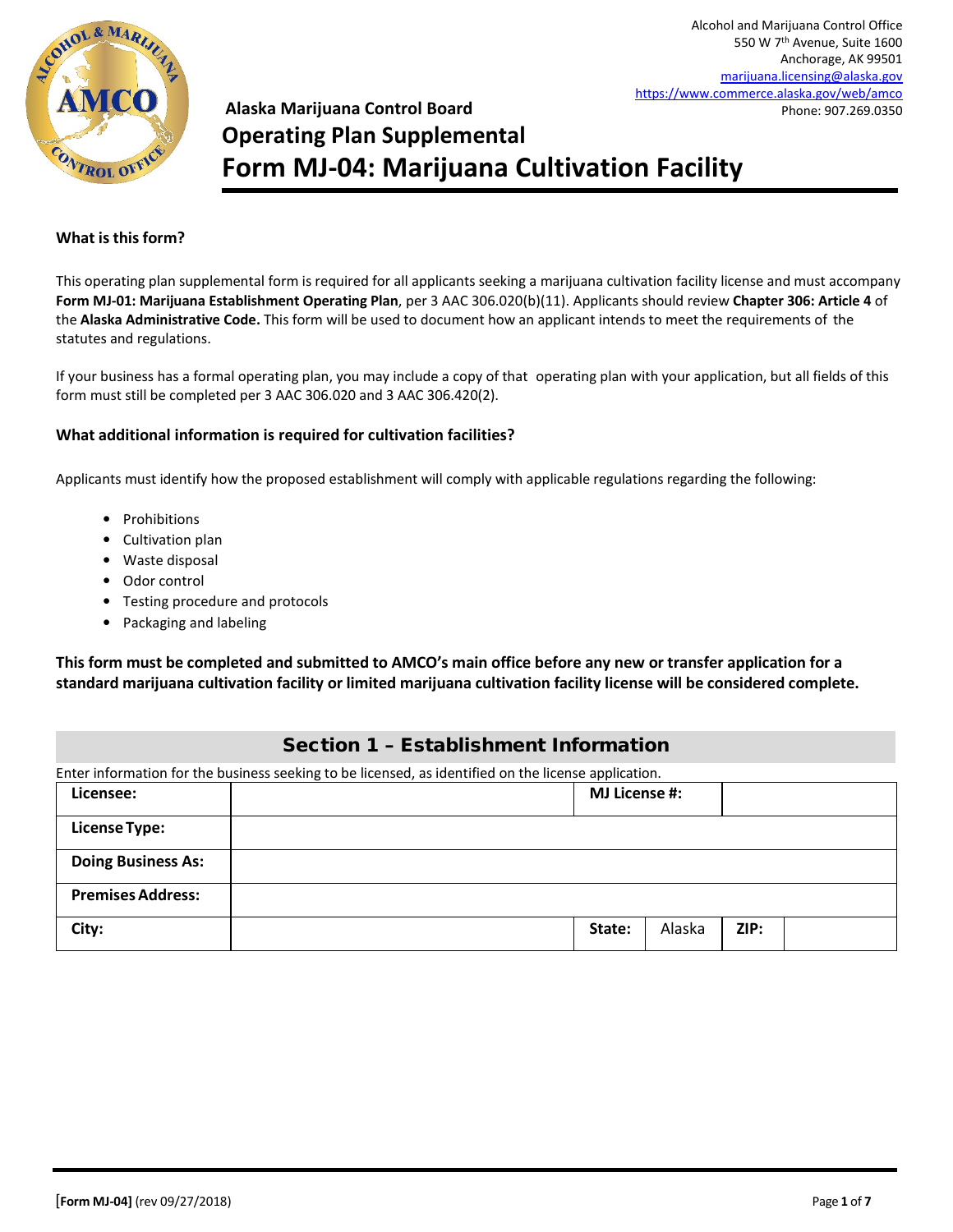

# Section 2 – Overview of Operations

**2.1. Provide an overview of your proposed facility's operations. Include information regarding the flow of marijuana from seed or clone to harvest and transfer from your premises:**

# Section 3 – Prohibitions

Review the requirements under 3 AAC 306.405 and 3 AAC 306.410.

#### **3.1. I certify that the marijuana cultivation facility will not:** Initials

|  | a. sell, distribute, or transfer any marijuana or marijuana product to a consumer, with or without compensation; |  |  |  |  |  |  |  |
|--|------------------------------------------------------------------------------------------------------------------|--|--|--|--|--|--|--|
|--|------------------------------------------------------------------------------------------------------------------|--|--|--|--|--|--|--|

- **b. allow any person, including a licensee, employee, or agent, to consume marijuana or marijuana product on the licensed premises or within 20 feet of the exterior of any building or outdoor cultivation facility; or**
- **c. treat or otherwise adulterate marijuana with any organic or nonorganic chemical or compound to alter the color, appearance, weight, or odor of the marijuana.**

### Section 4 – Cultivation Plan

Review the requirements under 3 AAC 306.420 and 3 AAC 306.430.

**4.1. Describe the size of the space(s) the marijuana cultivation facility intends to be under cultivation, including dimensions and overall square footage. Provide your calculations below:**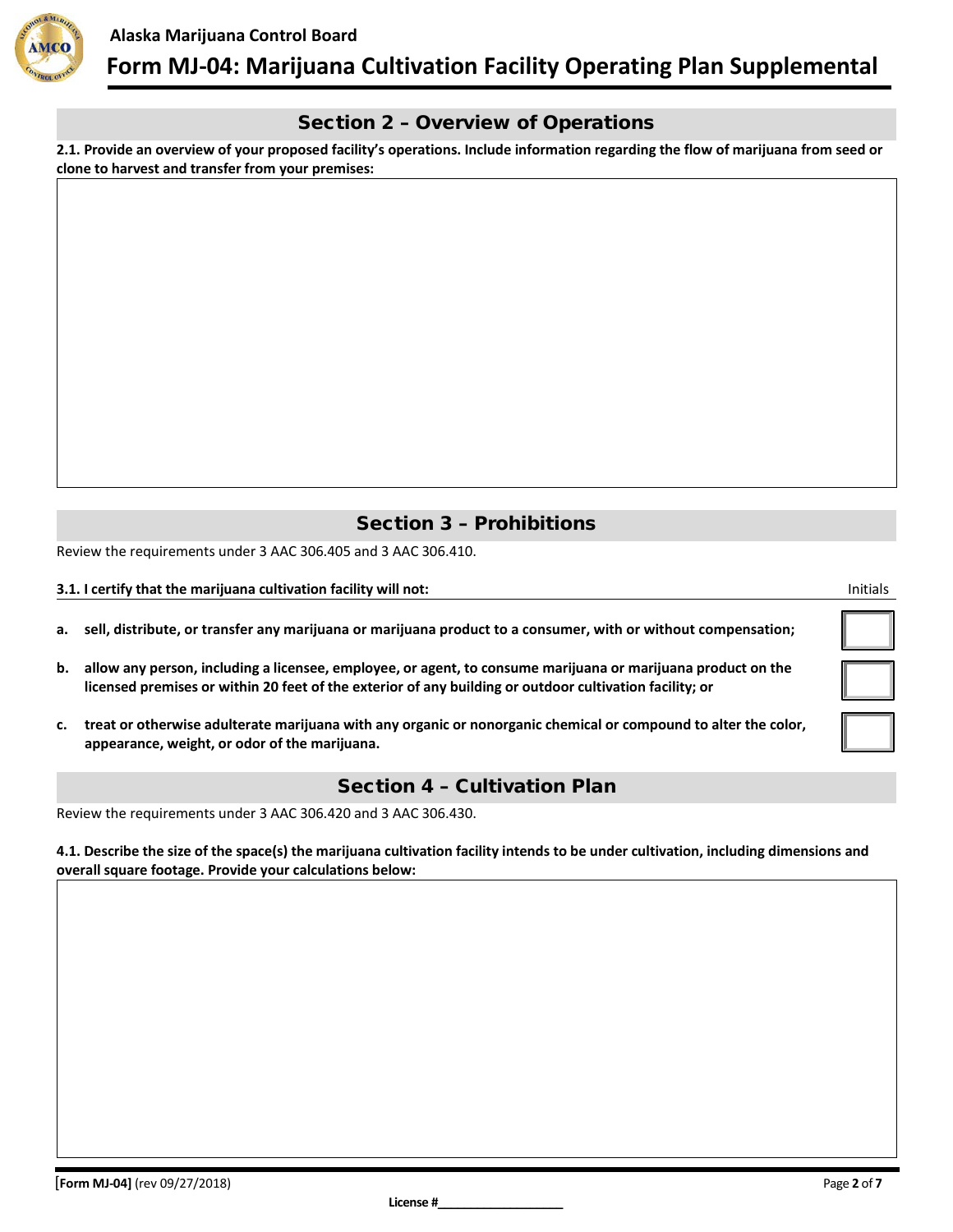

| You must be able to certify the statement below. Read the following and then sign your initials in the box to the right:                         |     |    |  |  |  |
|--------------------------------------------------------------------------------------------------------------------------------------------------|-----|----|--|--|--|
| 4.2. The proposed area(s) for cultivation are clearly identified on the Form MJ-02: Premises Diagram that is submitted<br>with this application. |     |    |  |  |  |
| Answer "Yes" or "No" to the following question:                                                                                                  | Yes | No |  |  |  |
| 4.3. Will the marijuana cultivation facility include outdoor production?                                                                         |     |    |  |  |  |
| If "Yes", describe the outdoor structure(s) or the expanse of open or clear ground and how it is fully-enclosed by a physical barrier:           |     |    |  |  |  |
|                                                                                                                                                  |     |    |  |  |  |

**4.4. Describe the method(s) used to ensure that any marijuana at the marijuana cultivation facility, whether indoors or outdoors, cannot be observed by the public from outside the facility:**

**4.5. Describe the marijuana cultivation facility's growing medium(s) to be used:**

**4.6. Provide the complete product name and EPA registration # (if applicable) for each of the cultivation facility's pesticide and pest control product to be used. All proposed products must be on DEC's list of approved pesticides in the state of Alaska:**

**4.7. Describe all other fertilizers, chemicals, gases, and delivery systems, including carbon dioxide management, to be used at the marijuana cultivation facility:**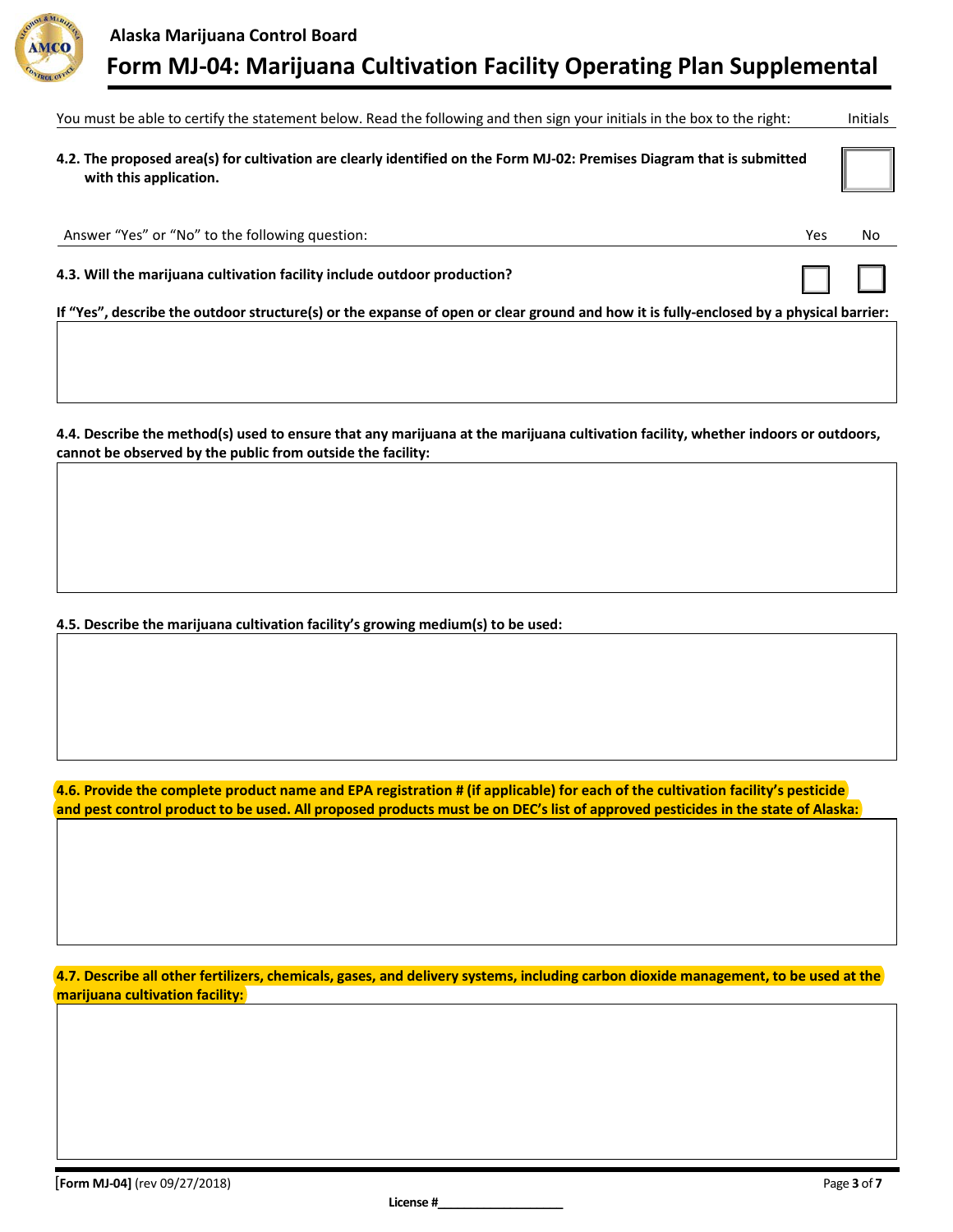

**4.8. Describe the marijuana cultivation facility's irrigation and waste water systems to be used:**

# Section 5 – Waste Disposal

Review the requirements under 3 AAC 306.740.

You must be able to certify the statement below. Read the following and then sign your initials in the box to the right: Initials

| 5.1. The marijuana cultivation facility shall give the board at least three days written notice required under |
|----------------------------------------------------------------------------------------------------------------|
| 3 AAC 306.740(c) before making marijuana waste unusable and disposing of it.                                   |

**5.2. Describe how you will store, manage, and dispose of any solid or liquid marijuana waste, including wastewater generated during marijuana cultivation, in compliance with any applicable laws. Include details about the material(s) you will mix with ground marijuana waste and the processes that you will use to make the marijuana waste unusable for any purpose for which it was grown:**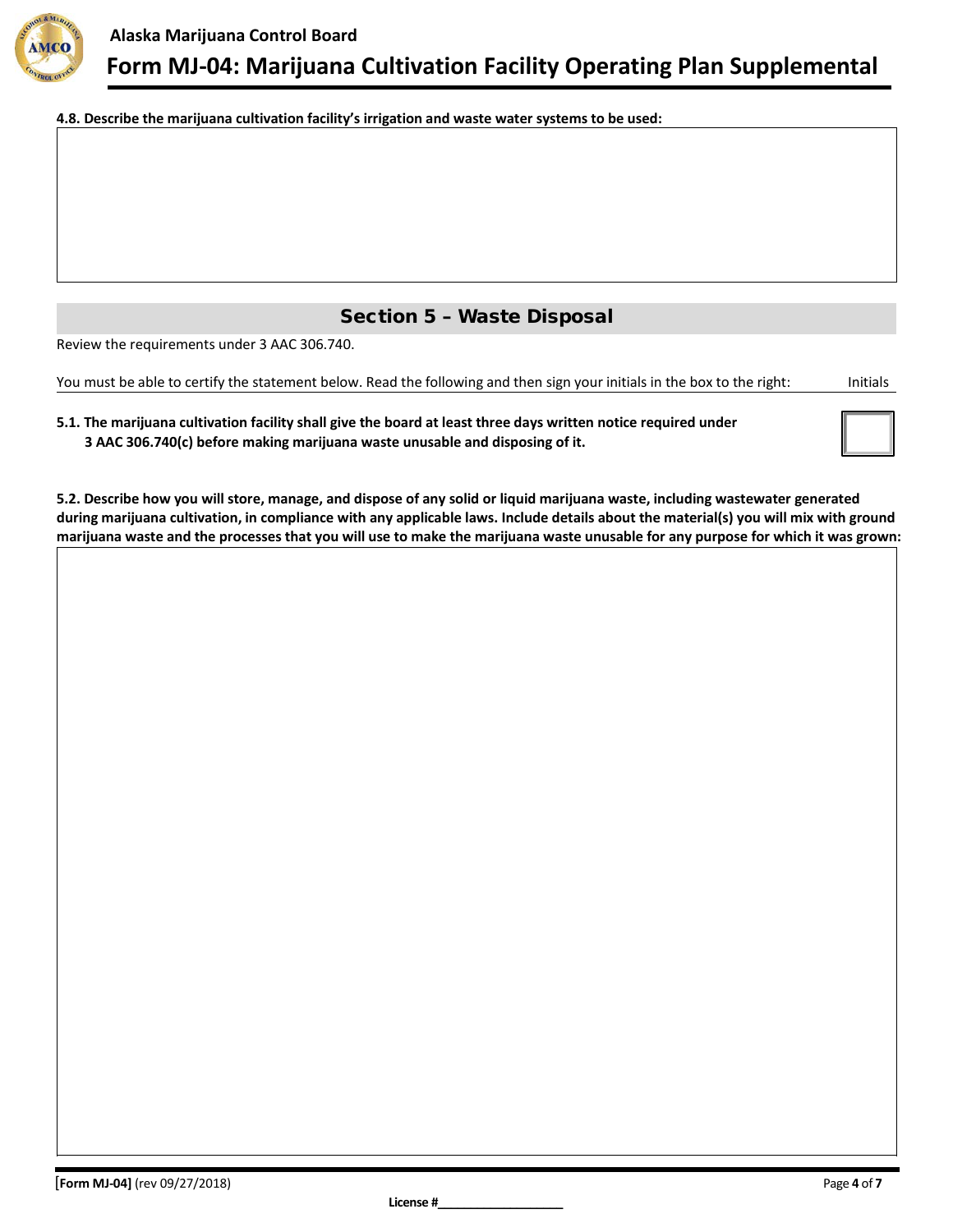

### Section 6 – Odor Control

Review the requirements under 3 AAC 306.430.

| Answer "Yes" or "No" to the following question:                                                                                      | Yes | No              |
|--------------------------------------------------------------------------------------------------------------------------------------|-----|-----------------|
| 6.1. Have you received an exemption from your local government for the odor control requirement set forth in<br>3 AAC 306.430(c)(2)? |     | $\Box$          |
| If "Yes", you must be able to certify the statement below. Read the following and then sign your initials in the box:                |     | <b>Initials</b> |
| I am attaching to this form documentation of my odor control exemption from the local government.                                    |     |                 |

**If "No" to question 6.1., describe the odor control method(s) to be used and how the marijuana cultivation facility will ensure that any marijuana at the facility does not emit an odor that is detectable by the public from outside the facility:**

# Section 7 – Testing Procedure and Protocols

Review the requirements under 3 AAC 306.455 and 3 AAC 306.465.

You must be able to certify each statement below. Read the following and then sign your initials in the corresponding box: Initials

- **7.1. I understand and agree that the board or director will, from time to time, require the marijuana cultivation facility to provide samples of the growing medium, soil amendments, fertilizers, crop production aids, pesticides, or water for random compliance checks.**
- **7.2. I will ensure that any individual responsible for collecting random, homogenous samples for required laboratory testing under 3 AAC 306.455 will prepare the necessary accompanying signed statement, provide the signed statement to the marijuana testing facility, and maintain a copy as a business record under 3 AAC 306.755.**
- **7.3. Describe the testing procedures and protocols the marijuana cultivation facility will follow:**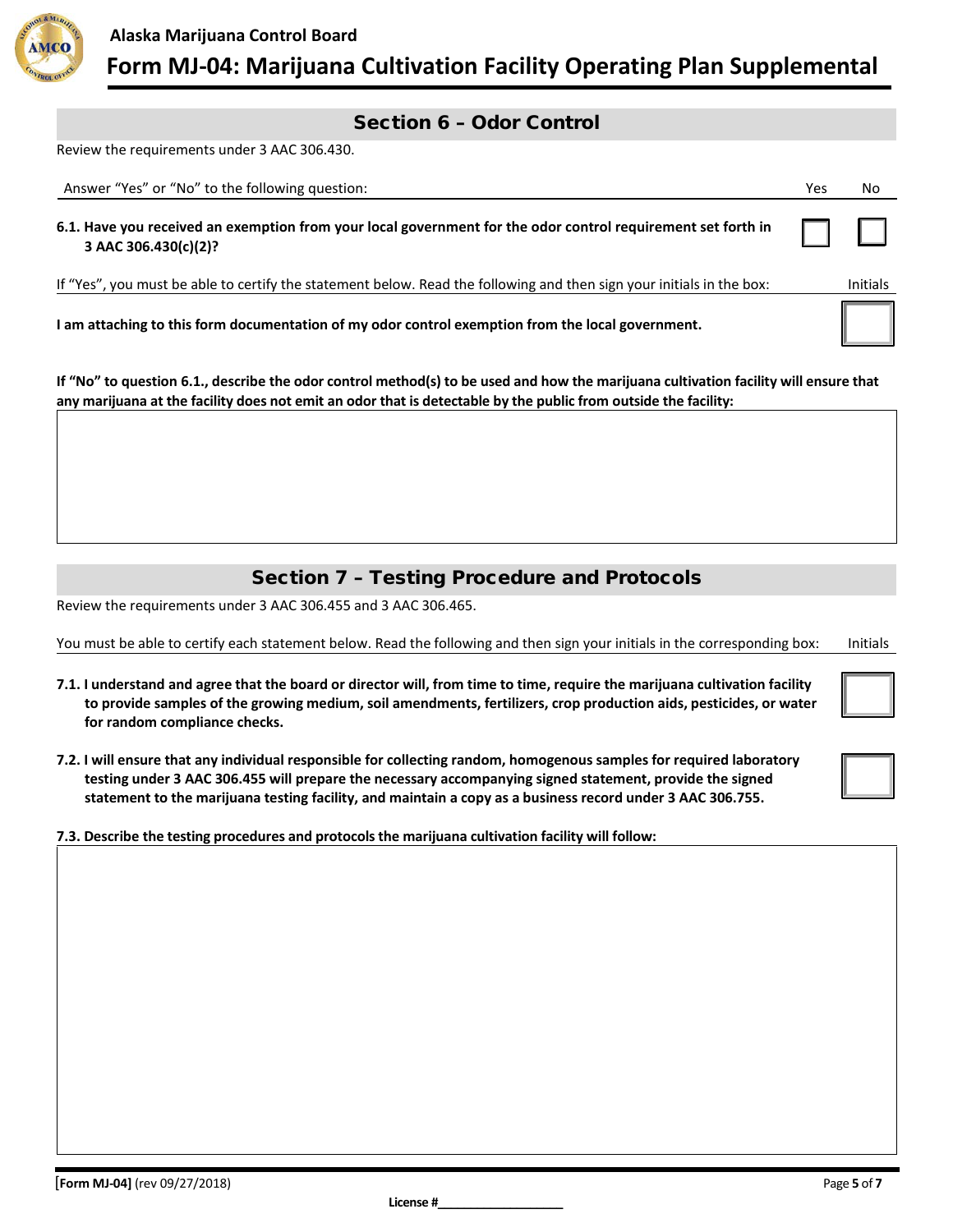

## Section 8 – Packaging and Labeling

Review the requirements under 3 AAC 306.470 and 3 AAC 306.475.

| Answer "Yes" or "No" to the following question:                                                                                                | Yes | No. |
|------------------------------------------------------------------------------------------------------------------------------------------------|-----|-----|
| 8.1. Will the marijuana cultivation facility be packaging marijuana for a retail marijuana store to sell to a<br>consumer without repackaging? |     |     |

**If "Yes", describe how the marijuana cultivation facility will ensure that the marijuana sold will meet the packaging requirements in 3 AAC 306.470, and provide a sample label that the facility will use to meet the labeling requirements set forth in 3 AAC 306.475:**

Answer "Yes" or "No" to the following question: Now we are not a set of the following question: Now we are not a set of the following question: Now we are not a set of the following question:

☐ ☐

**8.2. Will the marijuana cultivation facility be packaging marijuana in wholesale packages?**

**If "Yes", describe how the marijuana cultivation facility will ensure that the marijuana sold will meet the packaging requirements in 3 AAC 306.470, and provide a sample label that the facility will use to meet the labeling requirements set forth in 3 AAC 306.475:**

**I certify that as a marijuana cultivation facility, I will submit monthly reports to the Department of Revenue and pay the excise tax required under AS 43.61.010 and AS 43.61.020 on all marijuana sold or provided as a sample to a marijuana establishment, as required under 3 AAC 306.480.**

I declare under penalty of unsworn falsification that this form, including all accompanying schedules and statements, is true, correct, and complete.

\_\_\_\_\_\_\_\_\_\_\_\_\_\_\_\_\_\_\_\_\_\_\_\_\_\_\_\_\_\_\_\_\_\_\_\_\_\_\_\_ \_\_\_\_\_\_\_\_\_\_\_\_\_\_\_\_\_\_\_\_\_\_\_\_\_\_\_\_\_\_\_\_\_\_\_\_\_\_\_\_

Signature of licensee Notary Public in and for the State of Alaska

\_\_\_\_\_\_\_\_\_\_\_\_\_\_\_\_\_\_\_\_\_\_\_\_\_\_\_\_\_\_\_\_\_\_\_\_\_\_\_\_ My commission expires: \_\_\_\_\_\_\_\_\_\_\_\_\_\_\_\_\_\_\_\_

Printed name of licensee

Subscribed and sworn to before me this \_\_\_\_\_\_ day of \_\_\_\_\_\_\_\_\_\_\_\_\_\_\_\_\_\_\_\_\_\_\_\_\_\_, 20

**License #\_\_\_\_\_\_\_\_\_\_\_\_\_\_\_\_\_\_\_**